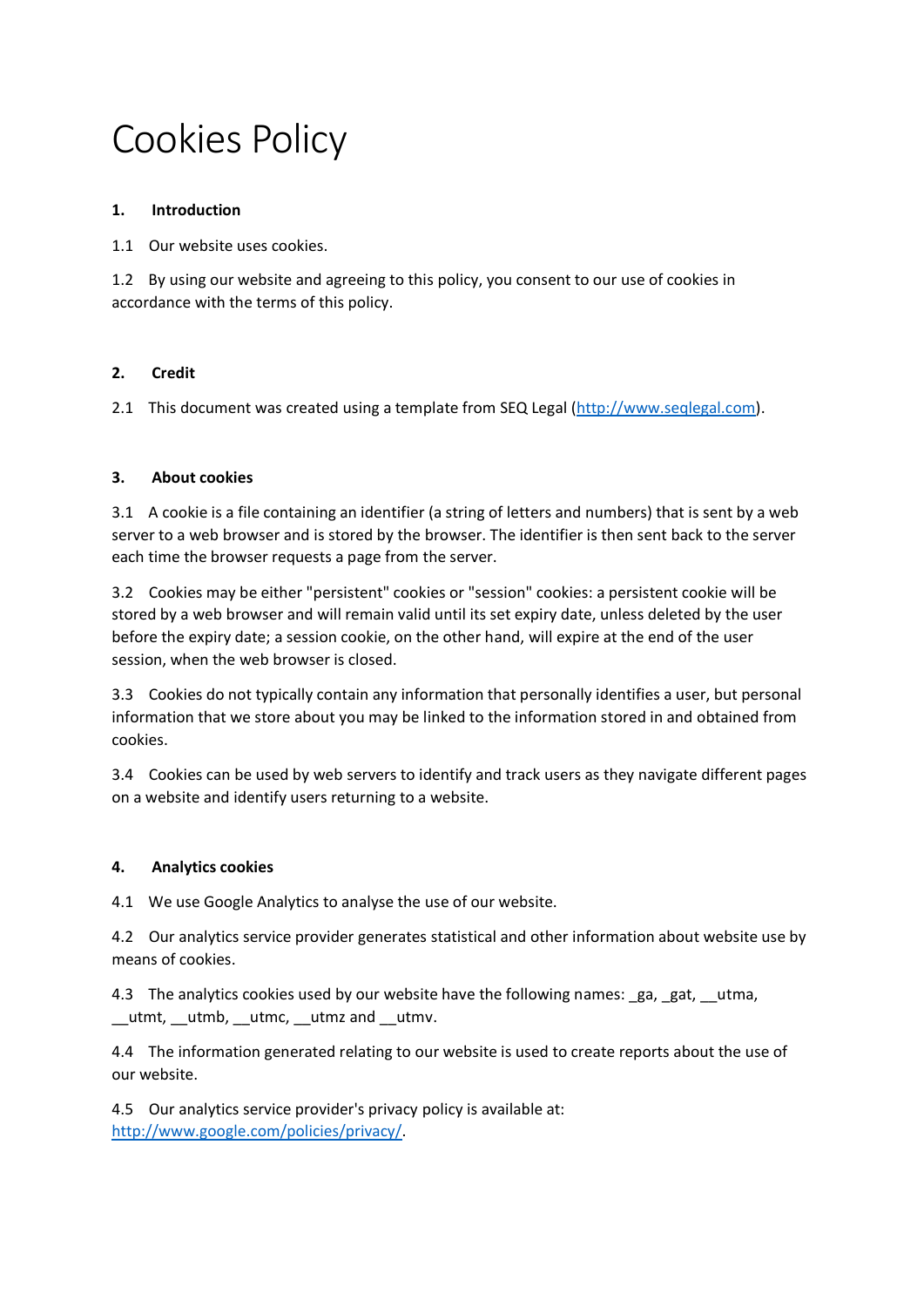# **5. Blocking cookies**

5.1 Most browsers allow you to refuse to accept cookies; for example:

(a) in Internet Explorer (version 11) you can block cookies using the cookie handling override settings available by clicking "Tools", "Internet Options", "Privacy" and then "Advanced";

(b) in Firefox (version 47) you can block all cookies by clicking "Tools", "Options", "Privacy", selecting "Use custom settings for history" from the drop-down menu, and unticking "Accept cookies from sites"; and

(c) in Chrome (version 52), you can block all cookies by accessing the "Customise and control" menu, and clicking "Settings", "Show advanced settings" and "Content settings", and then selecting "Block sites from setting any data" under the "Cookies" heading.

5.2 Blocking all cookies will have a negative impact upon the usability of many websites.

5.3 If you block cookies, you may not be able to use all the features on our website.

# **6. Deleting cookies**

6.1 You can delete cookies already stored on your computer; for example:

(a) in Internet Explorer (version 11), you must manually delete cookie files (you can find instructions for doing so at [http://windows.microsoft.com/en-gb/internet-explorer/delete-manage](http://windows.microsoft.com/en-gb/internet-explorer/delete-manage-cookies#ie=ie-11)[cookies#ie=ie-11\)](http://windows.microsoft.com/en-gb/internet-explorer/delete-manage-cookies#ie=ie-11);

(b) in Firefox (version 47), you can delete cookies by clicking "Tools", "Options" and "Privacy", then selecting "Use custom settings for history" from the drop-down menu, clicking "Show Cookies", and then clicking "Remove All Cookies"; and

(c) in Chrome (version 52), you can delete all cookies by accessing the "Customise and control" menu, and clicking "Settings", "Show advanced settings" and "Clear browsing data", and then selecting "Cookies and other site and plug-in data" before clicking "Clear browsing data".

6.2 Deleting cookies will have a negative impact on the usability of many websites.

# **7. Cookie preferences**

7.1 You can manage your preferences relating to the use of cookies on our website by visiting: [www.google.co.uk](http://www.google.co.uk/)

# **8. Our details**

- 8.1 This website is owned and operated by Jonathan Butt and Isobel Moore.
- 8.2 You can contact us:
- (a) using our website contact form;